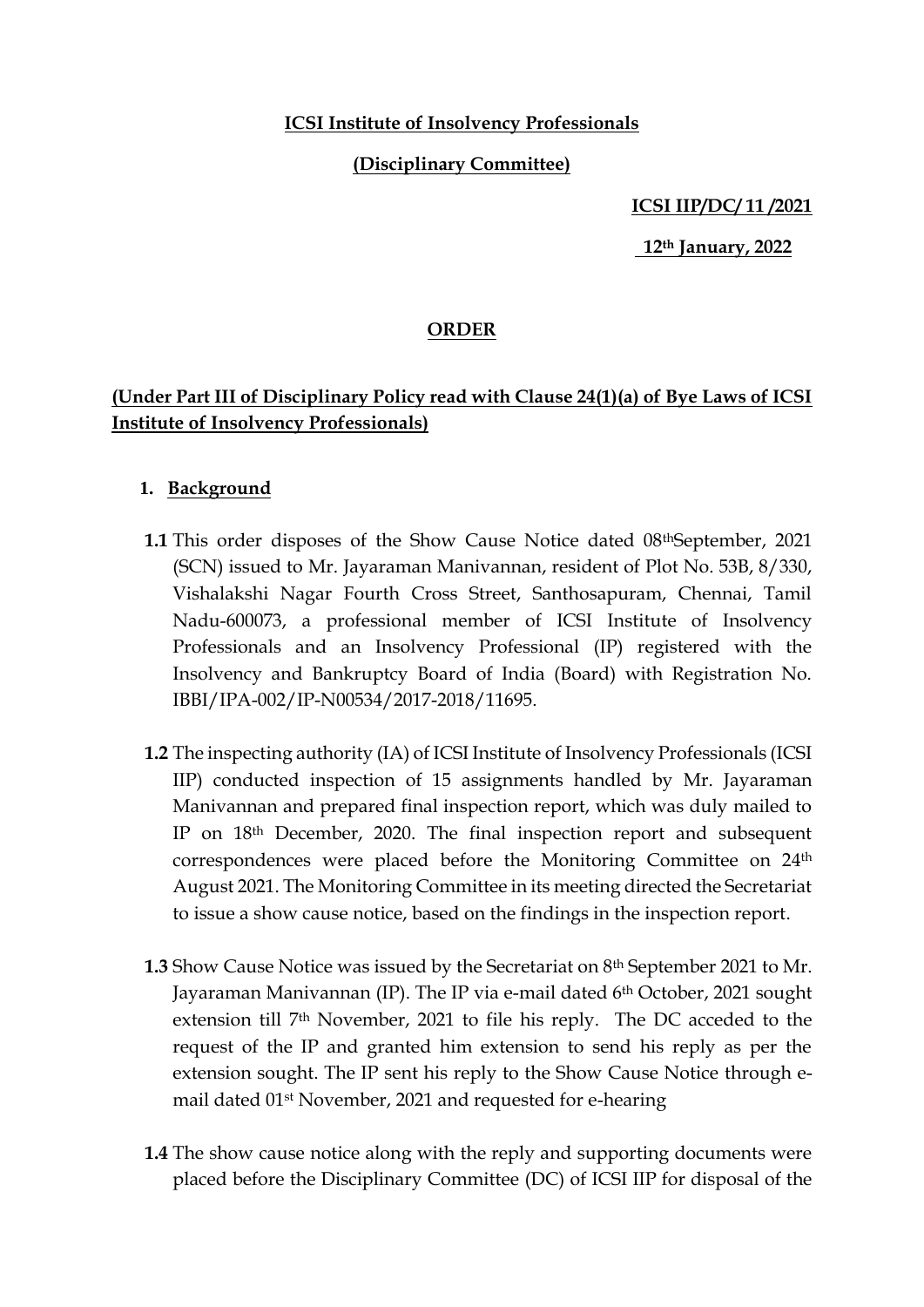SCN in Accordance with the Code and Regulations made thereunder. Mr. Jayaraman Manivannan was offered an opportunity of e-hearing before the DC on 24th November 2021. However, he did not appear for the e-hearing on the said date. Another opportunity of e-hearing was given by the DC to the IP on 17th December 2021. The IP after confirming his presence for the same, was not present for his e-hearing opportunity. The DC is passing this order ex-parte based on the show cause notice, written submissions by the IP and other documents placed on record.

**2.** Major Alleged Contraventions

The contraventions alleged in the SCN are as follows:

### **Contravention**

#### **2.1 Non maintenance of records**

In most of the assignments handled by the IP and inspected by the IA including *Thiripura Chits Private Limited, Everwin Textile Mills Private Limited, U Foam Private Limited, Parikh Fabrics Private Limited, Premsons Super Steels Private Limited, Shri Sakthi Papers India Private Limited, Priyadarsini Limited, Supraja Textiles Private Limited, RCM Infrastructure Limited, Polyex Private Limited, Aeon Paper Mills Private Limited, Truefix Media Transformation Private Limited, Honeycomb Technologies Private Limited, Shree Ganesh EPC Private Limited, Cape Engineers Private Limited*, it was observed that the IP had not maintained proper and complete records of the assignment either in electronic form or in hard copy . The list of documents not made available to the IA had been repeatedly asked from the IP but IP failed to provide the documents

#### **2.2 Non submission of records/disclosures**

In most of the assignments handled by IP and as inspected by the IA including *Thiripura Chits Private Limited, Everwin Textile Mills Private Limited, U Foam Private Limited, Parikh Fabrics Private Limited, Premsons Super Steels Private Limited, Shri Sakthi Papers India Private Limited, Priyadarsini Limited, Supraja Textiles Private Limited, RCM Infrastructure Limited, Polyex Private Limited, Aeon Paper Mills Private Limited, Truefix Media Transformation Private Limited, Honeycomb Technologies Private Limited, Shree Ganesh EPC Private Limited, Cape Engineers Private Limited*, it was observed that the IP had not submitted CIRP forms on the IBBI Portal,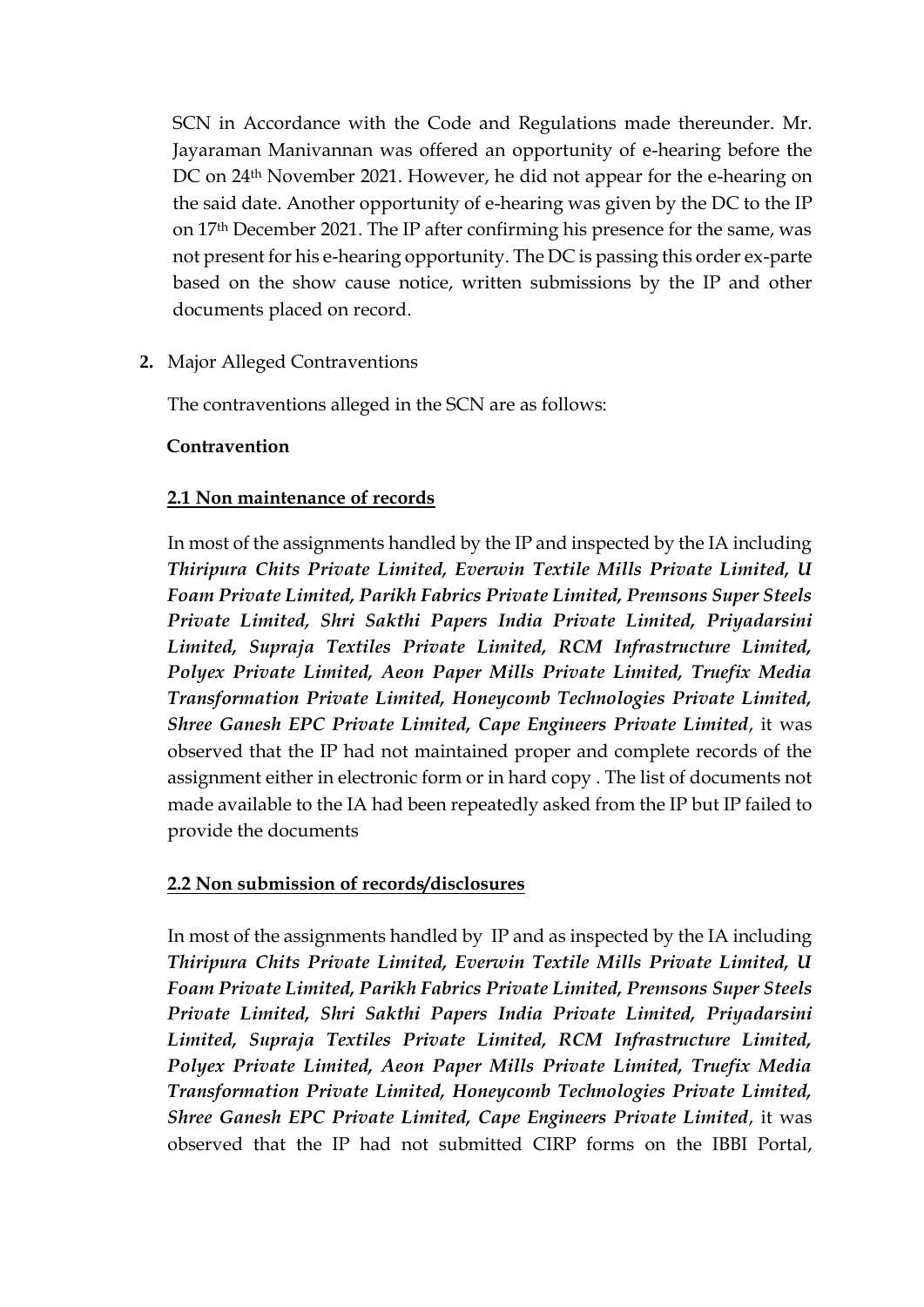relationship disclosures and cost disclosures on the ICSI IIP, even after several reminders.

## **2.3 Non maintenance of website of Corporate Debtor**

In the matter of *U Foam Private Limited***,** the website of Corporate Debtor [www.ufoam.com](http://www.ufoam.com/) did not contain any details of the CIRP. Since, the Corporate Debtor is a going concern; it is duty of the insolvency professional to keep the stakeholders informed about the insolvency resolution process as per provisions of the Code.

# **2.4 Working as deemed Resolution Professional**

In the matter of *Premsons Super Steels Private Limited* and *Shri Sakthi Papers India Private Limited* , the interim resolution professional was replaced and a new resolution professional was appointed in the 1stCoC meeting, however order of appointment of Resolution professional came after few months. During that period, the IRP is deemed to work as the Resolution professional. However, no steps were taken for the corporate insolvency resolution process.

# **2.5 Non-filing of financial statements at MCA website**

There is no record for preparation and filing of financial statements after 31st March, 2016 of the Corporate Debtor available at the MCA website.

# **2.6 Non filing of cooperation application**

As per the Committee of Creditors' (COC) minutes, the management of the corporate debtor was not cooperating, however the resolution professional did not file an application before Adjudicating Authority even though COC had asked the IP to do that.

# **Written Submissions of the IP**

- IP submitted that all documents asked for by the Inspecting Authority has already been provided by them. He also submitted that most of the documents could not be provided to the Inspecting Authority as he was not available in his office at that time.
- IP submitted that CIRP forms, disclosure and time-based reporting have been submitted on ICSI portal, however CIRP forms at the time of issue of this order are pending. IP claimed that he is in process of uploading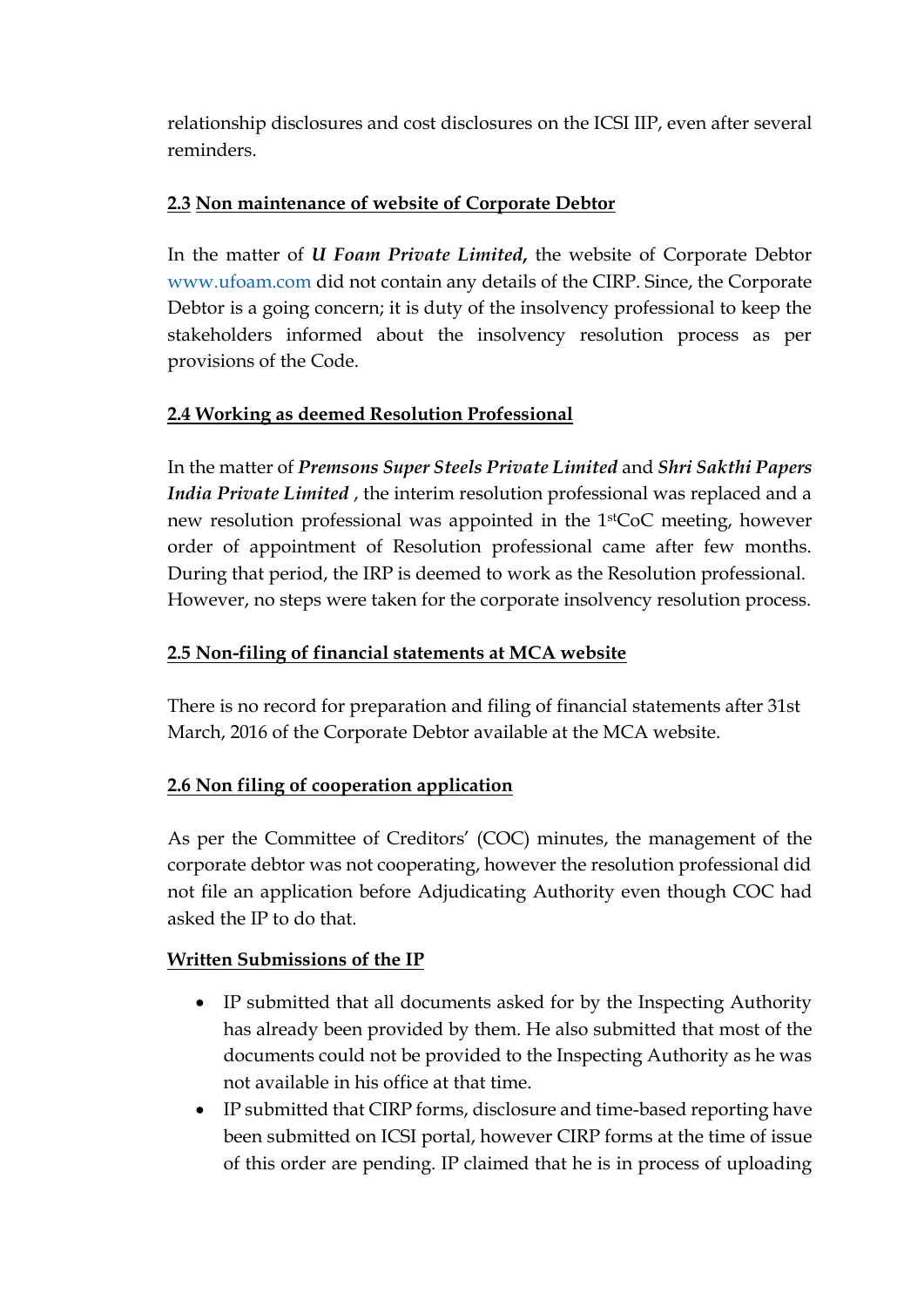the documents on IBBI portal and the same will be completed in due course. IP submitted that he tried several times to upload the same in the initial period but due to error and big file size couldn't complete.

## **Analysis**

After considering the written submissions of IP, DC is of the view that IP had sought extension at the time of inspection, at the time of submission of reply to the inspecting report, at the time of submission of reply to the show cause notice as well as for the e-hearing before the DC. Extension was granted at each stage as was sought by IP.

The submission of the IP that documents and records were not submitted and not provided by him due to his unavailability at the time of inspection is untenable.

From the written submissions, the DC noted that the reply to the show cause given by the IP was evasive and the IP was trying to digress from the allegations made. The DC noted that despite numerous reminders, CIRP forms and disclosures were not filed on the IBBI and ICSI IIP portal respectively, the same was aberrated by the IP by mentioning that his compliances were complete with respect to filing of half yearly returns, however DC took lenient view for the same.

DC noted that the written submissions made by the IP were evasive thus show casing clear lack of due diligence of the procedures and compliances as prescribed under the Code.

Under the Code, RP plays a central role in resolution process of the CD, he is appointed by the Adjudicating Authority as an officer of the Court to conduct the resolution process and it is the duty of RP to conduct CIRP with integrity and accountability in the process and to take reasonable care and diligence while performing his duties. Therefore, it becomes imperative for an IP to perform his duties with utmost care and diligence.

Section 208(2) of the Code provides that every insolvency professional shall abide by the Code of conduct and regulation 40B provides for filing of forms.

It reads as follows:

Section 208(2) of the Code states that,

*(2) Every insolvency professional shall abide by the following code of conduct: –*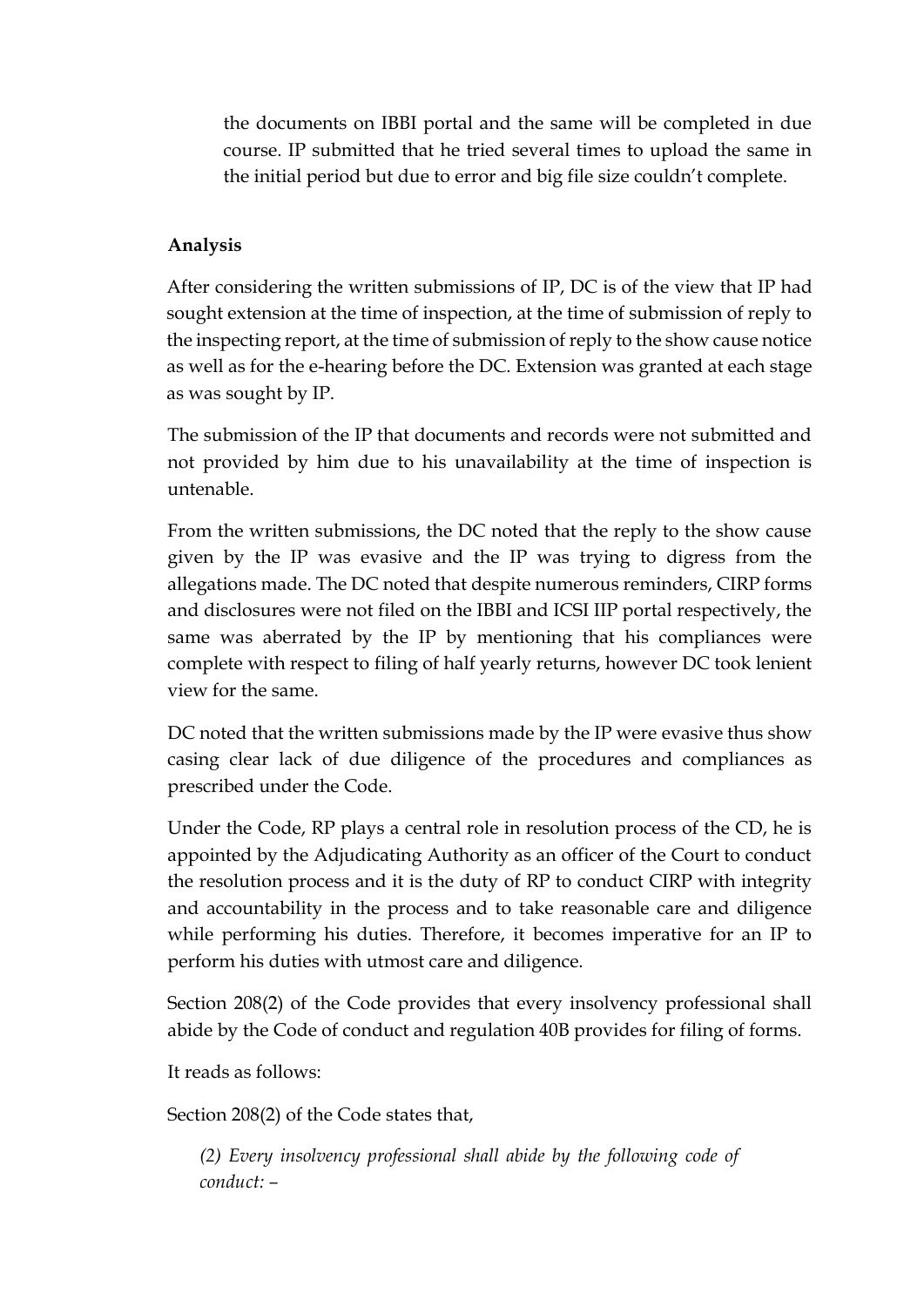*(a) to take reasonable care and diligence while performing his duties; (b) to comply with all requirements and terms and conditions specified in the byelaws of the insolvency professional agency of which he is a member;* 

*(c) to allow the insolvency professional agency to inspect his records; (d) to submit a copy of the records of every proceeding before the Adjudicating Authority to the Board as well as to the insolvency professional agency of which he is a member; and* 

*(e) to perform his functions in such manner and subject to such conditions as may be specified.* 

Regulation 40B of the IBBI (Insolvency Resolution process for Corporate Persons) Regulations, 2016 states that,

*Filing of Forms.* 

*(1) The insolvency professional, interim resolution professional or resolution professional, as the case may be, shall file the Forms, along with the enclosures thereto, on an electronic platform of the Board, as per the timelines stipulated against each Form…*

## **3. Order**

- 3.1 After considering the allegations in the SCN and written submissions made by Mr. Jayaraman Manivannan in light of the provisions of the Code, regulations and the relevant circulars, the DC, in exercise of the powers conferred under Part III of the Disciplinary Policy of ICSI IIP observed and directed the following:
	- i. Under the Code, RP plays a central role in resolution process of the CD, he is appointed by the Adjudicating Authority as an officer of the Court to conduct the resolution process and it is the duty of RP to conduct CIRP with integrity and accountability in the process and to take reasonable care and diligence while performing his duties. An IP is obliged under section 208(2) of the Code to take reasonable care and diligence while performing their duties and file forms as per regulation 40B of the IBBI (Insolvency Resolution process for Corporate Persons) Regulations, 2016.
	- ii. To levy a penalty of INR 2,00,000 (Rupees Two lakh only) for the continuous procedural lapses despite reminders, the lack of due diligence in fulfilling compliances and direct contraventions of the Code and its Regulations. IP must deposit the same by a demand draft payable in favour of the ICSI